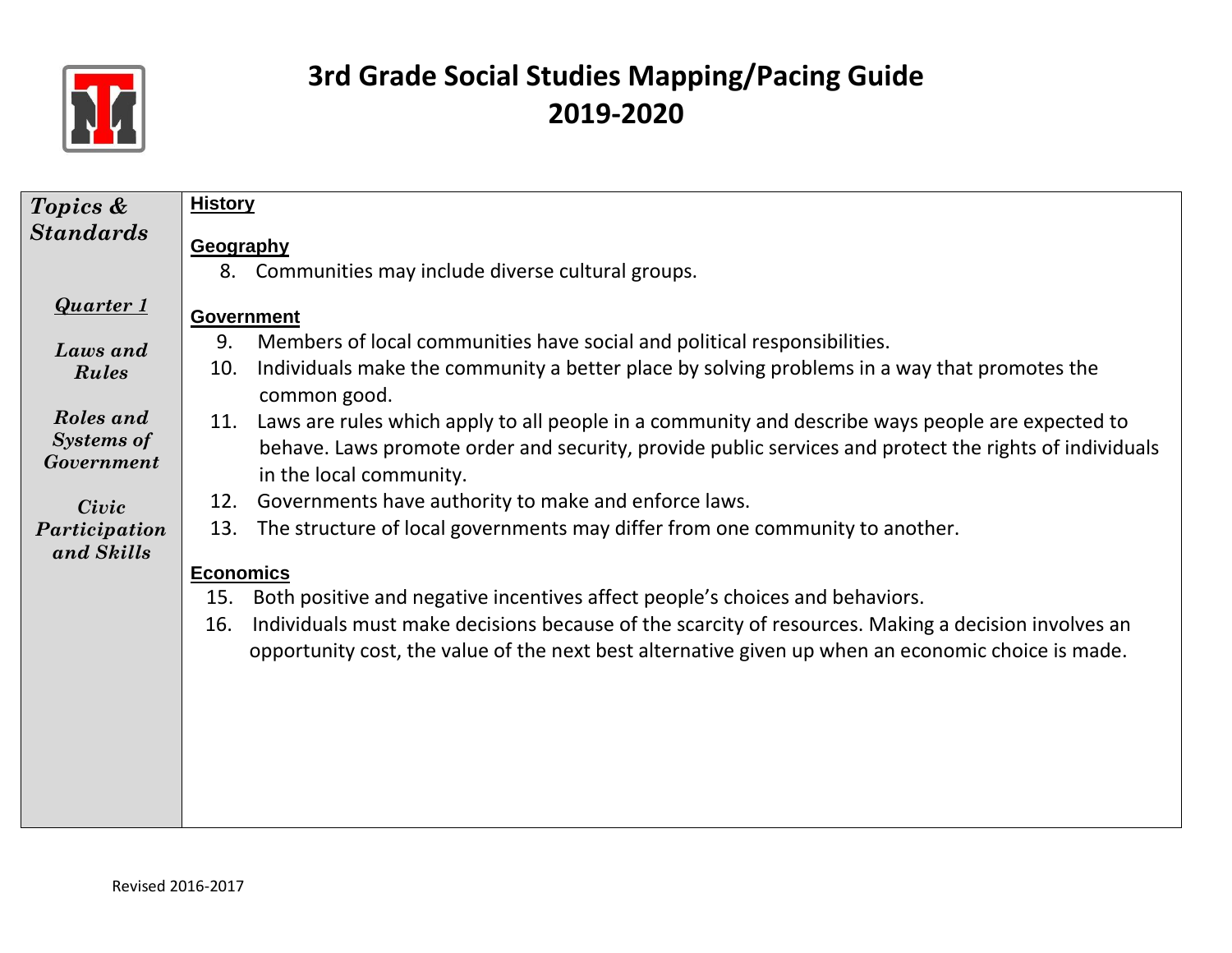| <b>Time Frame</b>               | <b>Curriculum Units</b>                    | <b>Opportunities for</b>                                                                       | <b>Resources</b>                 | <b>Technology</b> and               |
|---------------------------------|--------------------------------------------|------------------------------------------------------------------------------------------------|----------------------------------|-------------------------------------|
|                                 | & Assessment                               | Integration                                                                                    | ( <i>Curriculum or</i>           | <i>Differentiated</i>               |
|                                 | ( <i>Evidence</i> )                        |                                                                                                | Textbook)                        | Learning                            |
|                                 | <b>UBD Framework</b>                       | <b>Language Arts/Writing</b>                                                                   | <b>McGraw Hill</b>               | www.connected.mcgraw-               |
| Government                      | Unit:                                      |                                                                                                | The United States                | hill.com                            |
| <b>Rules</b> and                | <b>Formative/Summative</b>                 | <b>RI.3.4</b> Determine the meaning of general                                                 | <b>Communities and Neighbors</b> |                                     |
| Laws                            | <b>Assessments</b>                         | academic and domain-specific words and                                                         | Unit 4 (pgs. 148-159)            | www.definedstem.com                 |
|                                 | 2-3 tasks that reach                       | phrases in a text relevant to a grade 3 topic or<br>subject area.                              |                                  | (GRASPS-Project based Learning)     |
|                                 | DOK 3-4 AND/OR                             |                                                                                                |                                  | www.infohio.org                     |
| 2 Weeks                         | 1-2 FATPS/RAFTS                            | <b>McGraw-Hill Text Literacy Resources</b>                                                     |                                  | (games, videos, timelines, research |
|                                 | At least 1 GRASP per                       | Link to Literacy                                                                               | <b>Defined Stem</b>              | sites, biographies, books)          |
|                                 | quarter<br>At least 1 Common               | <b>Reading Wonders Theme</b>                                                                   |                                  | www.kids.gov                        |
|                                 | Short Cycle per                            | <b>Reading Wonders Skills</b>                                                                  |                                  | (videos, games and activities)      |
|                                 | quarter                                    | <b>Book Shelf</b>                                                                              |                                  | Differentiated Instruction and      |
|                                 | *Assessments located within                | <b>Readers Theatre</b>                                                                         |                                  | <b>ELL support listed in TM for</b> |
|                                 | unit                                       |                                                                                                |                                  | each lesson as well as in online    |
|                                 | McGraw-Hill Assessment                     |                                                                                                |                                  | resources under "Show as You        |
|                                 | Resources<br>Self-Check Quiz<br>$\bullet$  |                                                                                                |                                  | Go."                                |
|                                 | <b>CCSS Reading</b>                        |                                                                                                |                                  |                                     |
|                                 | <b>Informational Text</b>                  |                                                                                                |                                  |                                     |
|                                 | Words to Know                              |                                                                                                |                                  |                                     |
|                                 | Unit Wrap Up                               |                                                                                                |                                  |                                     |
|                                 | Big Idea Project                           |                                                                                                |                                  |                                     |
| Government                      | <b>UBD Framework</b>                       | <b>Language Arts/Writing</b>                                                                   | <b>McGraw Hill</b>               | www.connected.mcgraw-<br>hill.com   |
| Roles and                       | Unit:                                      | RI.3.1 Ask and answer questions to                                                             | The United States                |                                     |
| <b>Systems of</b><br>Government | <b>Formative/Summative</b>                 | demonstrate understanding of a text, referring                                                 | <b>Communities and Neighbors</b> | www.definedstem.com                 |
|                                 | <b>Assessments</b><br>3-4 tasks that reach | explicitly to the text as the basis for the<br>answers.                                        | Unit 4 (pgs. 154-165)            | (GRASPS-Project based Learning)     |
| 3 Weeks                         | DOK 3-4 AND/OR                             |                                                                                                |                                  | www.infohio.org                     |
|                                 | 2-3 FATPS/RAFTS                            | RI.3.3 Describe the relationship between a<br>series of historical events, scientific ideas or | Defined Stem                     | (games, videos, timelines, research |
|                                 |                                            | concepts, or steps in technical procedures in a                                                |                                  | sites, biographies, books)          |
|                                 |                                            |                                                                                                |                                  |                                     |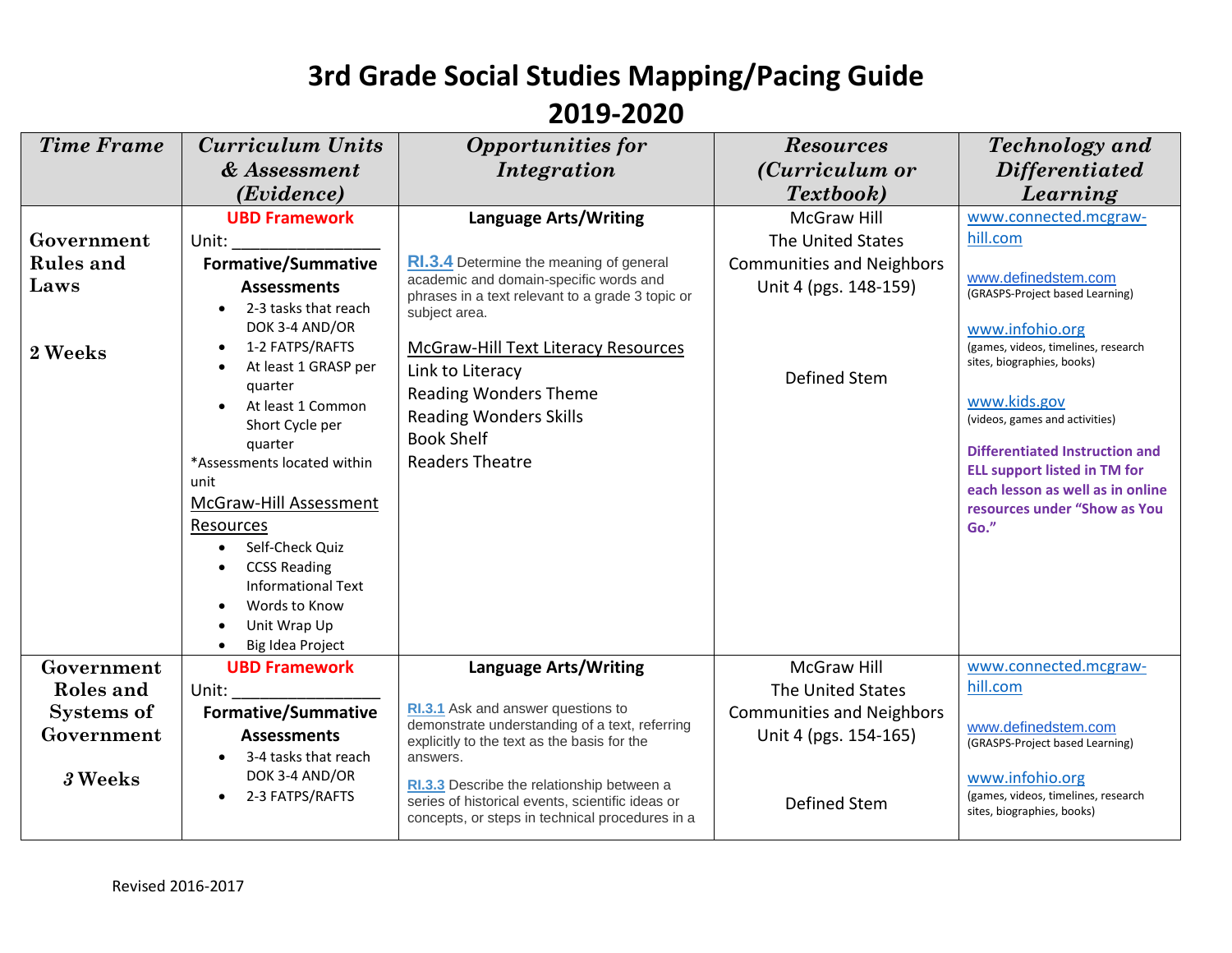|               | At least 1 GRASP per                | text, using language that pertains to time,                                                   |                                  | www.kids.gov                                                                 |
|---------------|-------------------------------------|-----------------------------------------------------------------------------------------------|----------------------------------|------------------------------------------------------------------------------|
|               | quarter                             | sequence, and cause/effect.                                                                   |                                  | (videos, games and activities)                                               |
|               | At least 1 Common                   | <b>McGraw-Hill Text Literacy Resources</b>                                                    |                                  | http://teachinghistory.org/                                                  |
|               | Short Cycle per<br>quarter          | Link to Literacy                                                                              |                                  | (lesson plans, primary resources,                                            |
|               | *Assessments located within         | <b>Reading Wonders Theme</b>                                                                  |                                  | videos, activities)                                                          |
|               | unit                                | <b>Reading Wonders Skills</b>                                                                 |                                  |                                                                              |
|               | McGraw-Hill Assessment              | <b>Book Shelf</b>                                                                             |                                  | <b>Differentiated Instruction and</b><br><b>ELL support listed in TM for</b> |
|               | Resources                           | <b>Readers Theatre</b>                                                                        |                                  | each lesson as well as in online                                             |
|               | Self-Check Quiz<br>$\bullet$        |                                                                                               |                                  | resources under "Show as You                                                 |
|               | <b>CCSS Reading</b>                 |                                                                                               |                                  | Go."                                                                         |
|               | <b>Informational Text</b>           |                                                                                               |                                  |                                                                              |
|               | Words to Know<br>Unit Wrap Up       |                                                                                               |                                  |                                                                              |
|               | Big Idea Project                    |                                                                                               |                                  |                                                                              |
| Government    | <b>UBD Framework</b>                | <b>Language Arts/Writing</b>                                                                  | <b>McGraw Hill</b>               | www.connected.mcgraw-                                                        |
| Civic         | Unit:                               | RI.3.6 Distinguish their own point of view from                                               | The United States                | hill.com                                                                     |
| Participation | <b>Formative/Summative</b>          | that of the author of a text.                                                                 | <b>Communities and Neighbors</b> |                                                                              |
| and Skills    | <b>Assessments</b>                  | RI.3.7 Use information gained from illustrations                                              | Unit 4 (pgs. 166-169)            | www.definedstem.com<br>(GRASPS-Project based Learning)                       |
|               | 3-4 tasks that reach<br>$\bullet$   | (e.g., maps, photographs) and the words in a<br>text to demonstrate understanding of the text |                                  |                                                                              |
| 3 weeks       | DOK 3-4 AND/OR                      | (e.g., where, when, why, and how key events                                                   | Defined Stem                     | www.infohio.org                                                              |
|               | 2-3 FATPS/RAFTS<br>$\bullet$        | occur).                                                                                       |                                  | (games, videos, timelines, research<br>sites, biographies, books)            |
|               | At least 1 GRASP per<br>quarter     | <b>McGraw-Hill Text Literacy Resources</b>                                                    |                                  |                                                                              |
|               | At least 1 Common                   | Link to Literacy                                                                              |                                  | www.kids.gov                                                                 |
|               | Short Cycle per                     | <b>Reading Wonders Theme</b>                                                                  |                                  | (videos, games and activities)                                               |
|               | quarter                             | <b>Reading Wonders Skills</b>                                                                 |                                  | Differentiated Instruction and                                               |
|               | *Assessments located within<br>unit | <b>Book Shelf</b>                                                                             |                                  | <b>ELL support listed in TM for</b>                                          |
|               | McGraw-Hill Assessment              | <b>Readers Theatre</b>                                                                        |                                  | each lesson as well as in online                                             |
|               | Resources                           |                                                                                               |                                  | resources under "Show as You<br>Go."                                         |
|               | Self-Check Quiz                     |                                                                                               |                                  |                                                                              |
|               | <b>CCSS Reading</b>                 |                                                                                               |                                  |                                                                              |
|               | <b>Informational Text</b>           |                                                                                               |                                  |                                                                              |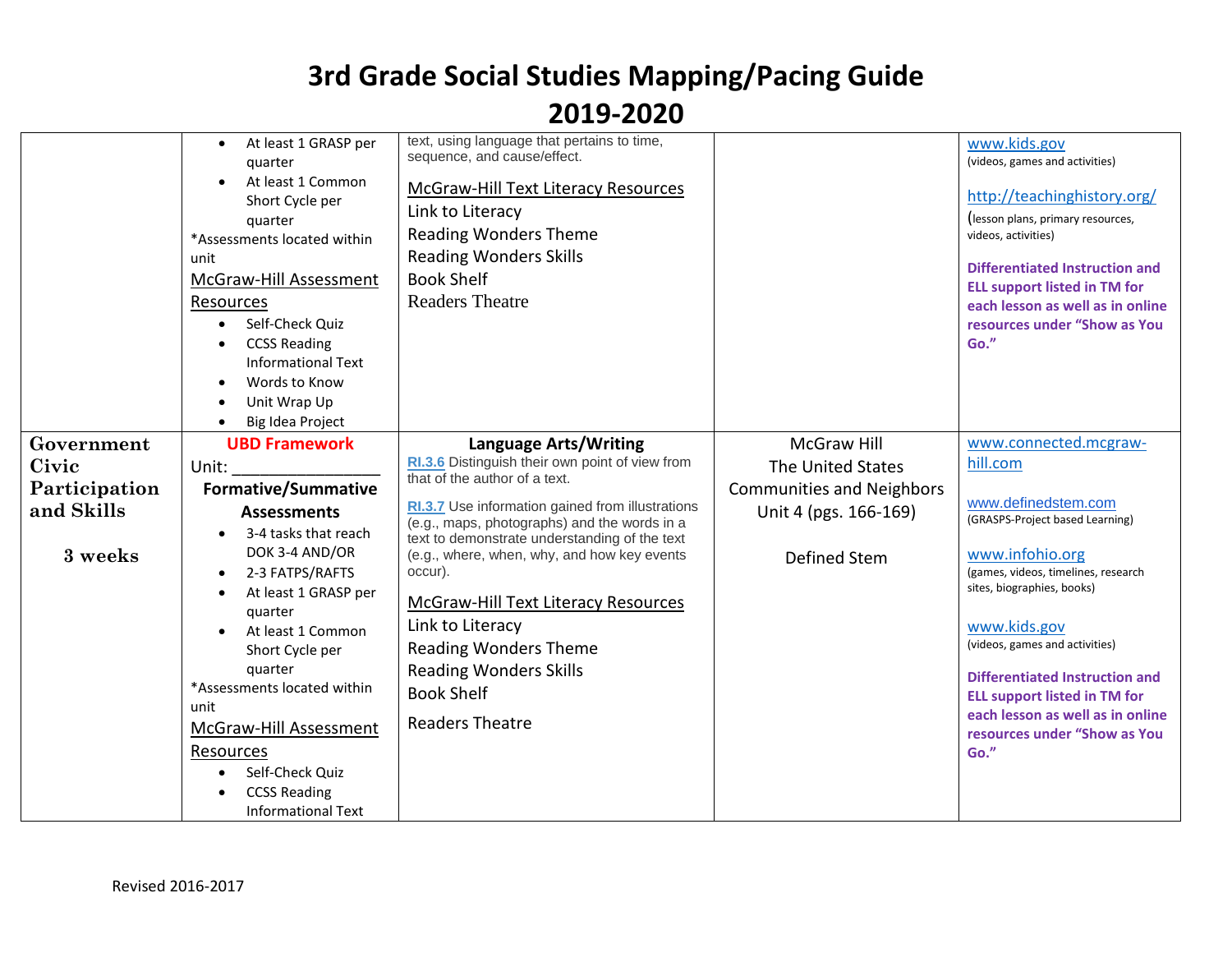| Words to Know<br>Unit Wrap Up<br>Big Idea Project<br>$\overline{\phantom{a}}$ |  |  |  |
|-------------------------------------------------------------------------------|--|--|--|
|-------------------------------------------------------------------------------|--|--|--|

| Topics &                          | <b>History</b>                                                                                               |
|-----------------------------------|--------------------------------------------------------------------------------------------------------------|
| <b>Standards</b>                  | 1. Events in local history can be shown on timelines organized by years, decades and centuries.              |
|                                   | 2. Primary sources, such as artifacts, maps and photographs, can be used to show change over time.           |
|                                   |                                                                                                              |
| <b>Quarter 2</b>                  | Geography                                                                                                    |
|                                   | 4. Physical and political maps have distinctive characteristics and purposes. Places can be located on a map |
| <b>Maps</b>                       | by using the title, key, alphanumeric grid and cardinal directions.                                          |
|                                   | Daily life is influenced by the agriculture, industry and natural resources in different communities.<br>5.  |
| Daily Life in                     | 8. Communities may include diverse cultural groups.                                                          |
| <b>Communities</b><br>and Regions |                                                                                                              |
|                                   | <b>Government</b>                                                                                            |
| Primary                           | 10. Individuals make the community a better place by solving problems in a way that promotes the             |
| <b>Sources</b>                    | common good.                                                                                                 |
|                                   | 11. Laws are rules which apply to all people in a community and describe ways people are expected to         |
| <b>Timelines</b>                  | behave. Laws promote order and security, provide public services and protect the rights of individuals in    |
|                                   | the local community.                                                                                         |
|                                   | 13. The structure of local governments may differ from one community to another.                             |
|                                   |                                                                                                              |
|                                   | <b>Economics</b>                                                                                             |
|                                   |                                                                                                              |
|                                   | Individuals must make decisions because of the scarcity of resources. Making a decision involves an<br>16.   |
|                                   | opportunity cost, the value of the next best alternative given up when an economic choice is made.           |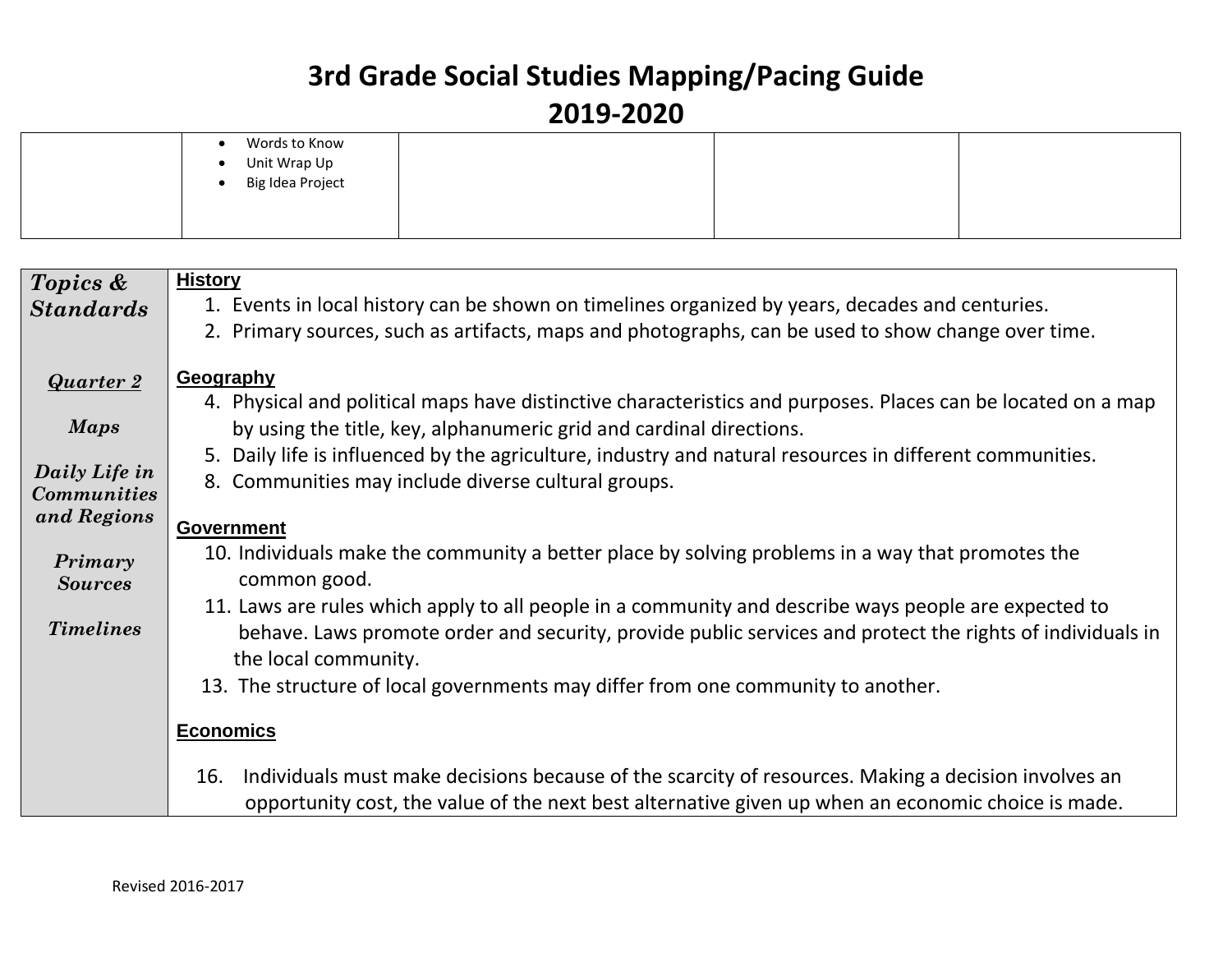| <b>Time Frame</b> | <b>Curriculum Units</b>          | <b>Opportunities for</b>                                                                      | <b>Resources</b>          | <b>Technology</b> and                                             |
|-------------------|----------------------------------|-----------------------------------------------------------------------------------------------|---------------------------|-------------------------------------------------------------------|
|                   | & Assessment                     | Integration                                                                                   | <i>(Curriculum</i> )      | <i>Differentiated</i>                                             |
|                   | (Evidence)                       |                                                                                               | or Textbook)              | Learning                                                          |
| Physical and      | <b>UBD Framework</b>             | <b>Language Arts/Writing</b>                                                                  | <b>McGraw Hill</b>        | www.connected.mcgraw-hill.com                                     |
| Political         | Unit:                            | RI.3.7 Use information gained from illustrations                                              | Ohio-The United           |                                                                   |
| <b>Maps</b>       | <b>Formative/Summative</b>       | (e.g., maps, photographs) and the words in a<br>text to demonstrate understanding of the text | <b>States Communities</b> | www.definedstem.com<br>(GRASPS-Project based Learning)            |
|                   | <b>Assessments</b>               | (e.g., where, when, why, and how key events                                                   | and Neighbors             |                                                                   |
| <b>2-3 Weeks</b>  | 2-3 tasks that reach             | occur).                                                                                       | (Unit 1 Lesson 1)         | www.infohio.org                                                   |
|                   | DOK 3-4 AND/OR                   | <b>McGraw-Hill Text Literacy Resources</b>                                                    |                           | (games, videos, timelines, research sites,<br>biographies, books) |
|                   | 1-2 FATPS/RAFTS                  | Link to Literacy                                                                              |                           |                                                                   |
|                   | At least 1 GRASP per<br>quarter  | <b>Reading Wonders Theme</b>                                                                  | Defined Stem              | www.kids.gov                                                      |
|                   | At least 1 Common                | <b>Reading Wonders Skills</b>                                                                 |                           | (videos, games and activities)                                    |
|                   | Short Cycle per                  | <b>Book Shelf</b>                                                                             |                           | <b>Differentiated Instruction and ELL</b>                         |
|                   | quarter                          | <b>Readers Theatre</b>                                                                        |                           | support listed in TM for each lesson as                           |
|                   | *Assessments located within      |                                                                                               |                           | well as in online resources under                                 |
|                   | unit                             |                                                                                               |                           | "Show as You Go."                                                 |
|                   | <b>McGraw-Hill Assessment</b>    |                                                                                               |                           |                                                                   |
|                   | Resources                        |                                                                                               |                           |                                                                   |
|                   | Self-Check Quiz                  |                                                                                               |                           |                                                                   |
|                   | <b>CCSS Reading</b>              |                                                                                               |                           |                                                                   |
|                   | <b>Informational Text</b>        |                                                                                               |                           |                                                                   |
|                   | Words to Know                    |                                                                                               |                           |                                                                   |
|                   | Unit Wrap Up<br>Big Idea Project |                                                                                               |                           |                                                                   |
| Daily Life in     | <b>UBD Framework</b>             | <b>Language Arts/Writing</b>                                                                  | <b>McGraw Hill</b>        | www.connected.mcgraw-hill.com                                     |
| Communities       | Unit:                            | RI.3.7 Use information gained from illustrations                                              |                           |                                                                   |
|                   |                                  | (e.g., maps, photographs) and the words in a                                                  |                           | www.definedstem.com                                               |
|                   |                                  | text to demonstrate understanding of the text                                                 |                           |                                                                   |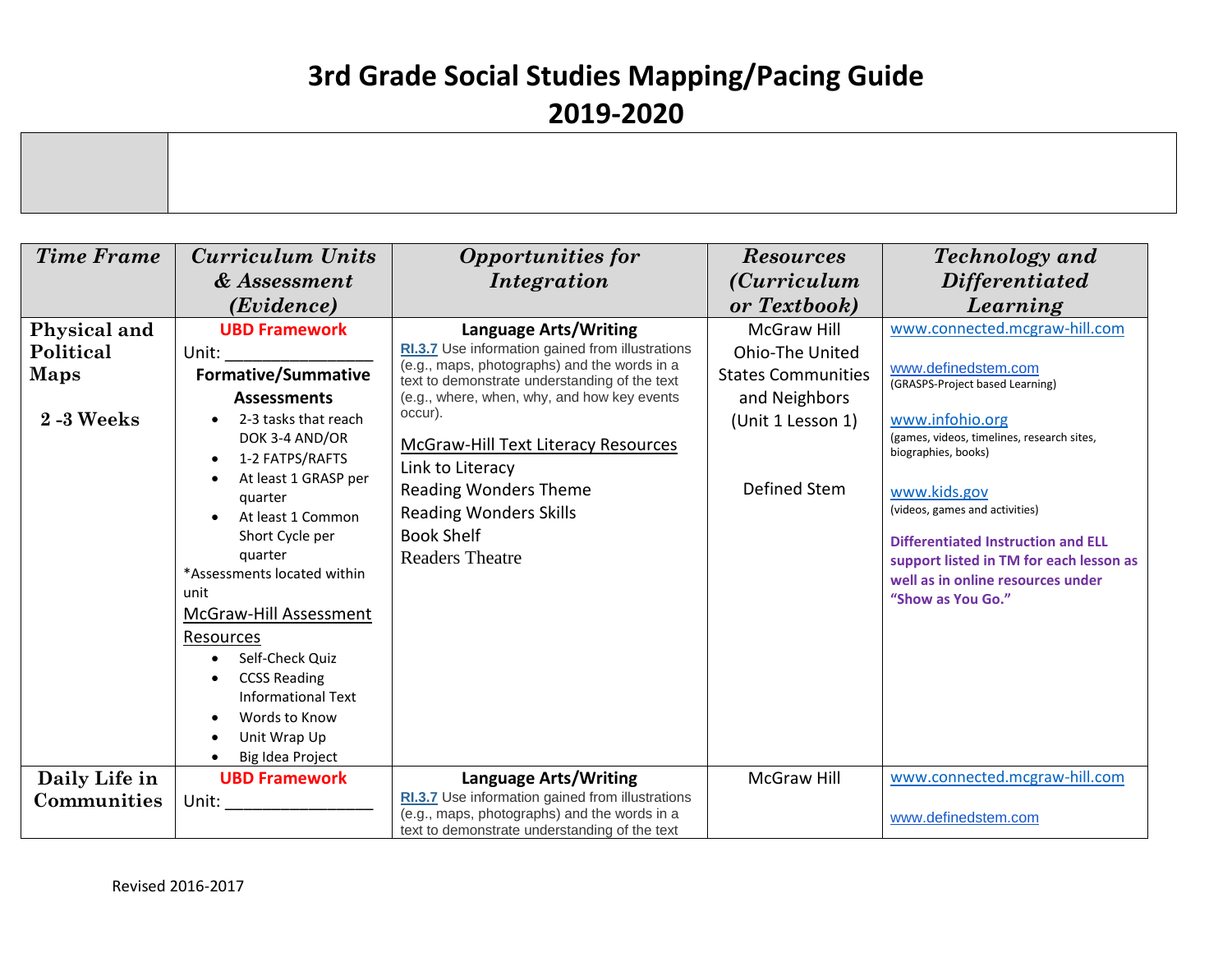|                           | <b>Formative/Summative</b>                                                                                                                                                                                                                                                                                                                                  | (e.g., where, when, why, and how key events<br>occur).                                                                                                                                                                                                                                                                            | Ohio-The United                                                                                      | (GRASPS-Project based Learning)                                                                                                                                                                                                                                                                         |
|---------------------------|-------------------------------------------------------------------------------------------------------------------------------------------------------------------------------------------------------------------------------------------------------------------------------------------------------------------------------------------------------------|-----------------------------------------------------------------------------------------------------------------------------------------------------------------------------------------------------------------------------------------------------------------------------------------------------------------------------------|------------------------------------------------------------------------------------------------------|---------------------------------------------------------------------------------------------------------------------------------------------------------------------------------------------------------------------------------------------------------------------------------------------------------|
| 2 Weeks                   | <b>Assessments</b><br>2-3 tasks that reach<br>DOK 3-4 AND/OR<br>1-2 FATPS/RAFTS<br>At least 1 GRASP per<br>quarter<br>At least 1 Common<br>Short Cycle per<br>quarter<br>*Assessments located within<br>unit<br>McGraw-Hill Assessment<br>Resources<br>Self-Check Quiz<br><b>CCSS Reading</b><br><b>Informational Text</b><br>Words to Know<br>Unit Wrap Up | RI.3.9 Compare and contrast the most<br>important points and key details presented in<br>two texts on the same topic.<br><b>McGraw-Hill Text Literacy Resources</b><br>Link to Literacy<br><b>Reading Wonders Theme</b><br><b>Reading Wonders Skills</b><br><b>Book Shelf</b><br><b>Readers Theatre</b>                           | <b>States Communities</b><br>and Neighbors<br>(Unit 1 Lesson 2-5)<br>Defined Stem                    | www.infohio.org<br>(games, videos, timelines, research sites,<br>biographies, books)<br>www.kids.gov<br>(videos, games and activities)<br><b>Differentiated Instruction and ELL</b><br>support listed in TM for each lesson as<br>well as in online resources under<br>"Show as You Go."                |
|                           | Big Idea Project                                                                                                                                                                                                                                                                                                                                            |                                                                                                                                                                                                                                                                                                                                   |                                                                                                      |                                                                                                                                                                                                                                                                                                         |
| Primary                   | <b>UBD Framework</b>                                                                                                                                                                                                                                                                                                                                        | <b>Language Arts/Writing</b>                                                                                                                                                                                                                                                                                                      | <b>McGraw Hill</b>                                                                                   | www.connected.mcgraw-hill.com                                                                                                                                                                                                                                                                           |
| <b>Sources</b><br>2 Weeks | Unit:<br><b>Formative/Summative</b><br><b>Assessments</b><br>2-3 tasks that reach<br>DOK 3-4 AND/OR<br>1-2 FATPS/RAFTS<br>At least 1 GRASP per<br>quarter<br>At least 1 Common<br>Short Cycle per<br>quarter<br>*Assessments located within<br>unit                                                                                                         | RI.3.4 Determine the meaning of general<br>academic and domain-specific words and<br>phrases in a text relevant to a grade 3 topic or<br>subject area.<br>McGraw-Hill Text Literacy Resources<br>Link to Literacy<br><b>Reading Wonders Theme</b><br><b>Reading Wonders Skills</b><br><b>Book Shelf</b><br><b>Readers Theatre</b> | Ohio-The United<br><b>States Communities</b><br>and Neighbors<br>(Unit 1 Lesson 2-5)<br>Defined Stem | www.definedstem.com<br>(GRASPS-Project based Learning)<br>www.infohio.org<br>(games, videos, timelines, research sites,<br>biographies, books)<br>www.kids.gov<br>(videos, games and activities)<br>http://www.loc.gov/teachers/using<br>primarysources/guides.html<br>(Primary resources all subjects) |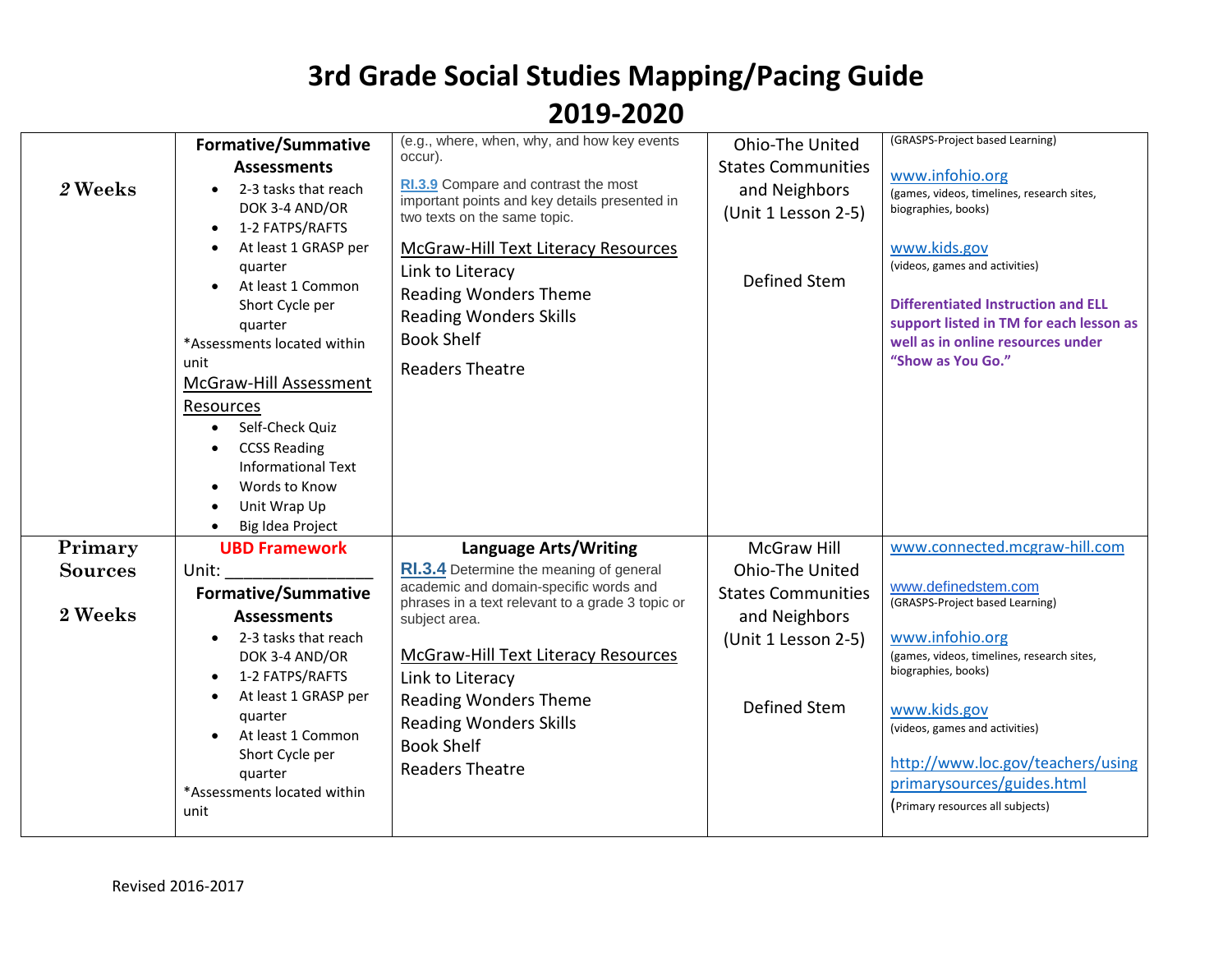|                  | McGraw-Hill Assessment<br>Resources<br>Self-Check Quiz<br>$\bullet$<br><b>CCSS Reading</b><br>Informational Text<br>Words to Know<br>Unit Wrap Up<br>Big Idea Project                                                                                                                                                                              |                                                                                                                                                                                                                                          |                                                                                     | <b>Differentiated Instruction and ELL</b><br>support listed in TM for each lesson as<br>well as in online resources under<br>"Show as You Go."                                                                                                                                                                                                     |
|------------------|----------------------------------------------------------------------------------------------------------------------------------------------------------------------------------------------------------------------------------------------------------------------------------------------------------------------------------------------------|------------------------------------------------------------------------------------------------------------------------------------------------------------------------------------------------------------------------------------------|-------------------------------------------------------------------------------------|----------------------------------------------------------------------------------------------------------------------------------------------------------------------------------------------------------------------------------------------------------------------------------------------------------------------------------------------------|
| <b>Timelines</b> | <b>UBD Framework</b>                                                                                                                                                                                                                                                                                                                               | <b>Language Arts/Writing</b>                                                                                                                                                                                                             | <b>McGraw Hill</b>                                                                  | www.connected.mcgraw-hill.com                                                                                                                                                                                                                                                                                                                      |
|                  | Unit:                                                                                                                                                                                                                                                                                                                                              |                                                                                                                                                                                                                                          | <b>Ohio-The United</b>                                                              |                                                                                                                                                                                                                                                                                                                                                    |
| 2 Weeks          | <b>Formative/Summative</b>                                                                                                                                                                                                                                                                                                                         | RI.3.7 Use information gained from illustrations                                                                                                                                                                                         | <b>States Communities</b>                                                           | http://timeline.thinkport.org                                                                                                                                                                                                                                                                                                                      |
|                  | <b>Assessments</b>                                                                                                                                                                                                                                                                                                                                 | (e.g., maps, photographs) and the words in a<br>text to demonstrate understanding of the text                                                                                                                                            | and Neighbors                                                                       | (timelines, activities)                                                                                                                                                                                                                                                                                                                            |
|                  | 2-3 tasks that reach<br>DOK 3-4 AND/OR<br>1-2 FATPS/RAFTS<br>At least 1 GRASP per<br>quarter<br>At least 1 Common<br>Short Cycle per<br>quarter<br>*Assessments located within<br>unit<br>McGraw-Hill Assessment<br>Resources<br>Self-Check Quiz<br><b>CCSS Reading</b><br>Informational Text<br>Words to Know<br>Unit Wrap Up<br>Big Idea Project | (e.g., where, when, why, and how key events<br>occur).<br><b>McGraw-Hill Text Literacy Resources</b><br>Link to Literacy<br><b>Reading Wonders Theme</b><br><b>Reading Wonders Skills</b><br><b>Book Shelf</b><br><b>Readers Theatre</b> | Leveled Reader:<br>Martin Luther King.<br>Jr: A Man With a<br>Dream<br>Defined Stem | www.definedstem.com<br>(GRASPS-Project based Learning)<br>www.infohio.org<br>(games, videos, timelines, research sites,<br>biographies, books)<br>www.kids.gov<br>(videos, games and activities)<br><b>Differentiated Instruction and ELL</b><br>support listed in TM for each lesson as<br>well as in online resources under<br>"Show as You Go." |

| Topics &         | History                                         |
|------------------|-------------------------------------------------|
| <b>Standards</b> | Local communities change over time.<br><u>.</u> |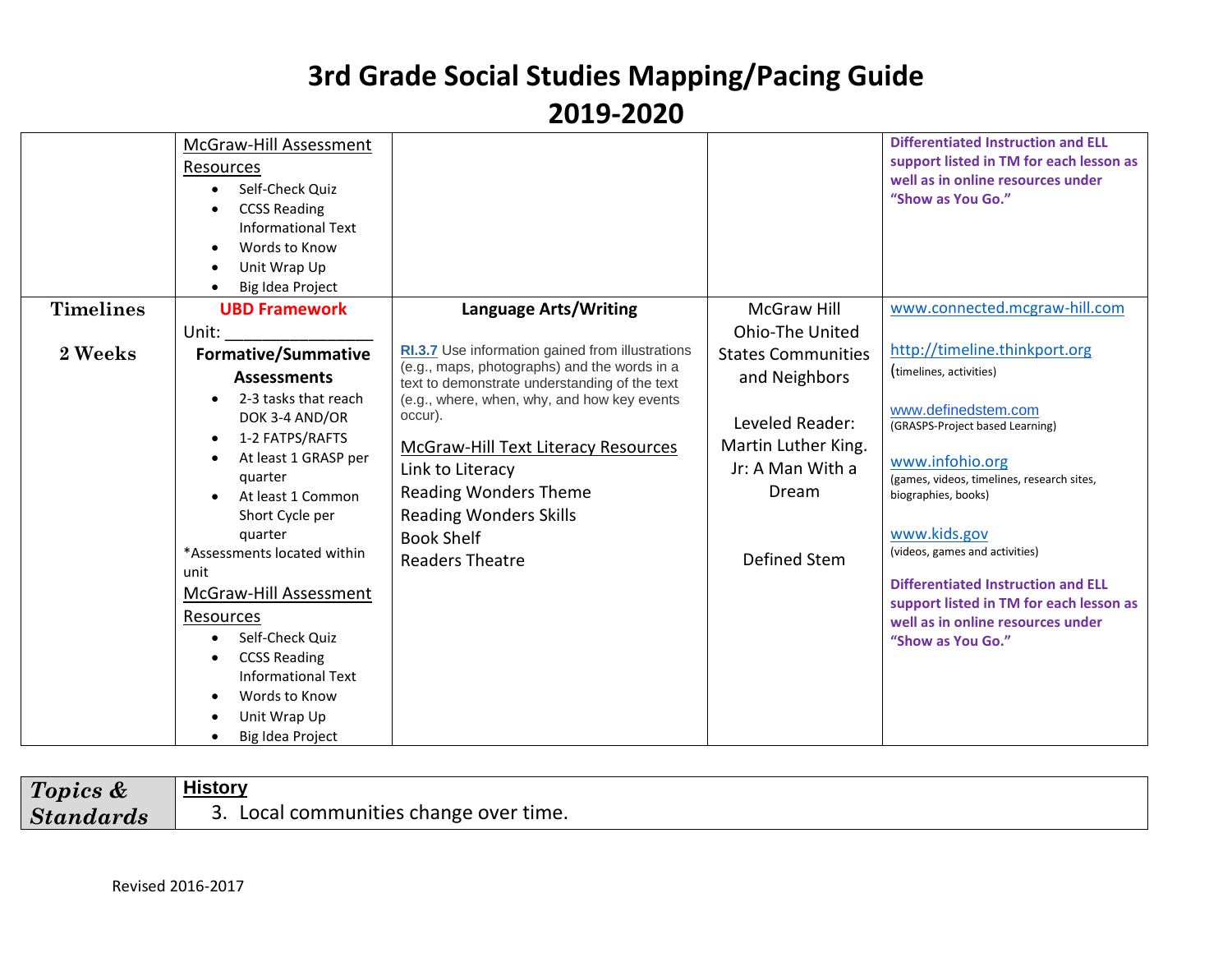| <b>Quarter 3</b><br>Local<br><b>Communities</b><br>Daily Life                                                                               | Geography<br>5. Daily life is influenced by the agriculture, industry and natural resources in different communities.<br>6. Evidence of human modification of the environment can be observed in the local community.<br>7. Systems of transportation and communication move people, products and ideas from place to place.<br>8. Communities may include diverse cultural groups.                                                                                                                                                                                                               |
|---------------------------------------------------------------------------------------------------------------------------------------------|---------------------------------------------------------------------------------------------------------------------------------------------------------------------------------------------------------------------------------------------------------------------------------------------------------------------------------------------------------------------------------------------------------------------------------------------------------------------------------------------------------------------------------------------------------------------------------------------------|
| Agriculture<br><b>Industry</b><br><b>Natural</b><br><b>Resources</b><br>Human<br>Modification<br><b>Systems of</b><br><b>Transportation</b> | <b>Government</b><br>10. Individuals make the community a better place by solving problems in a way that promotes the<br>common good.<br>11. Laws are rules which apply to all people in a community and describe ways people are expected to<br>behave. Laws promote order and security, provide public services and protect the rights of<br>individuals in the local community.<br>12. The structure of local governments may differ from one community to another.<br><b>Economics</b>                                                                                                        |
|                                                                                                                                             | Line graphs are used to show changes in data over time.<br>14.<br>Both positive and negative incentives affect people's choices and behaviors.<br>15.<br>Individuals must make decisions because of the scarcity of resources. Making a decision involves an<br>16.<br>opportunity cost, the value of the next best alternative given up when an economic choice is made.<br>A consumer is a person whose wants are satisfied by using goods and services. A producer makes<br>17.<br>goods and/or provides services.<br>A market is where buyers and sellers exchange goods and services.<br>18. |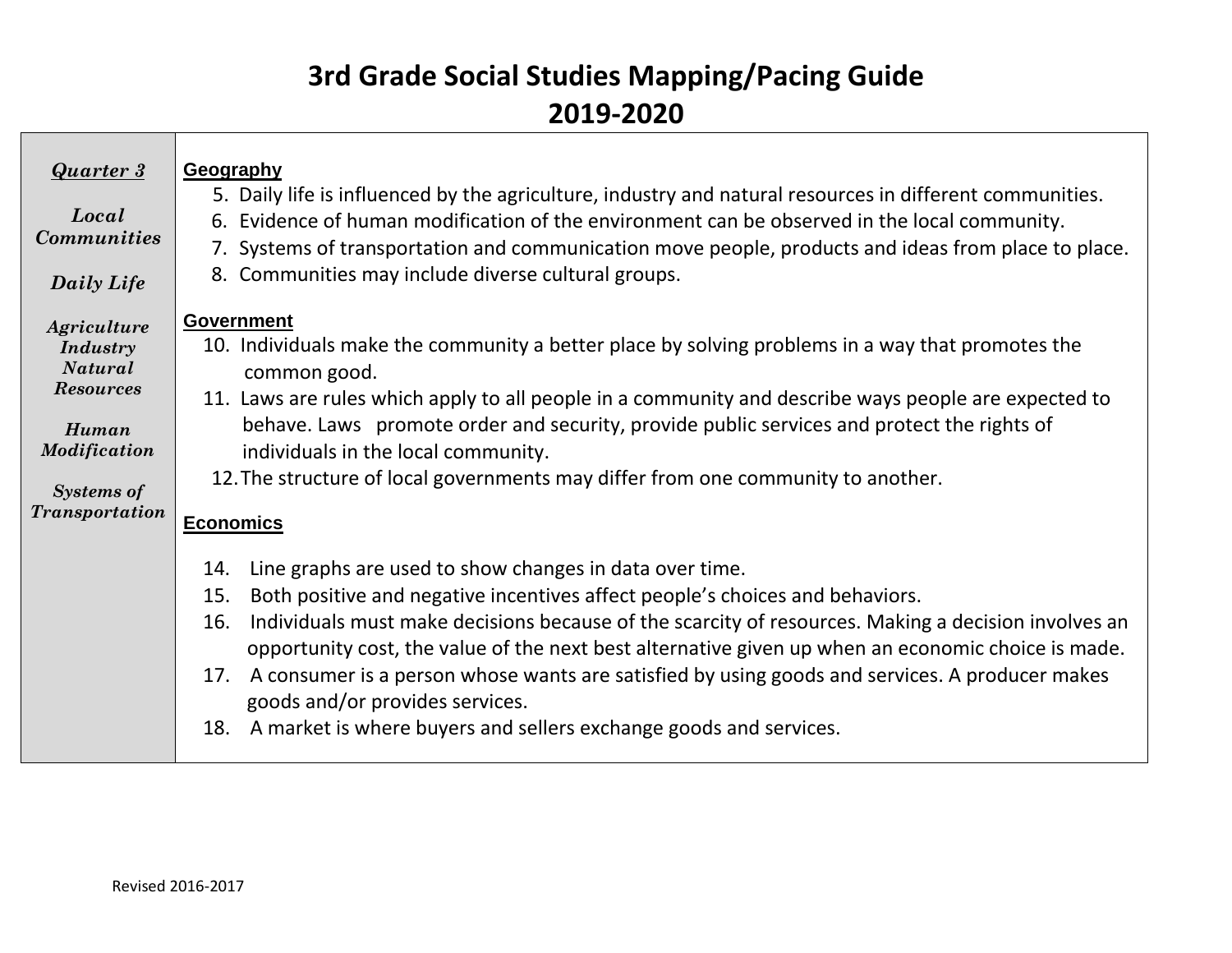| <b>Time Frame</b>  | <b>Curriculum Units</b>                             | <b>Opportunities for Integration</b>                                                                             | <b>Resources</b>     | <b>Technology</b> and                                             |
|--------------------|-----------------------------------------------------|------------------------------------------------------------------------------------------------------------------|----------------------|-------------------------------------------------------------------|
|                    | & Assessment                                        |                                                                                                                  | <i>(Curriculum</i> ) | <i>Differentiated</i>                                             |
|                    | (Evidence)                                          |                                                                                                                  | or Textbook)         | Learning                                                          |
| Local              | <b>UBD Framework</b>                                | <b>Language Arts/Writing</b>                                                                                     | <b>McGraw Hill</b>   | www.connected.mcgraw-                                             |
| <b>Communities</b> | Unit:                                               |                                                                                                                  | The United States    | hill.com                                                          |
|                    |                                                     | RI.3.8Describe the logical connection between particular                                                         | Communities and      |                                                                   |
| 2 Weeks            | <b>Formative/Summative</b>                          | sentences and paragraphs in a text (e.g., comparison,<br>cause/effect, first/second/third in a sequence).        | Neighbors            |                                                                   |
|                    | <b>Assessments</b>                                  |                                                                                                                  | (Unit 2)             | www.definedstem.com<br>(GRASPS-Project based Learning)            |
|                    | 2-3 tasks that reach                                | McGraw-Hill Text Literacy Resources                                                                              |                      |                                                                   |
|                    | DOK 3-4 AND/OR                                      | Link to Literacy                                                                                                 |                      | www.infohio.org                                                   |
|                    | 1-2 FATPS/RAFTS                                     | <b>Reading Wonders Theme</b>                                                                                     | <b>Defined Stem</b>  | (games, videos, timelines, research<br>sites, biographies, books) |
|                    | At least 1 GRASP per<br>quarter                     | <b>Reading Wonders Skills</b>                                                                                    |                      |                                                                   |
|                    | At least 1 Common                                   | <b>Book Shelf</b>                                                                                                |                      | www.kids.gov                                                      |
|                    | Short Cycle per                                     | <b>Readers Theatre</b>                                                                                           |                      | (videos, games and activities)                                    |
|                    | quarter                                             |                                                                                                                  |                      | <b>Differentiated Instruction</b>                                 |
|                    | *Assessments located within                         |                                                                                                                  |                      | and ELL support listed in TM                                      |
|                    | unit                                                |                                                                                                                  |                      | for each lesson as well as in                                     |
|                    | McGraw-Hill                                         |                                                                                                                  |                      | online resources under                                            |
|                    | <b>Assessment Resources</b>                         |                                                                                                                  |                      | "Show as You Go."                                                 |
|                    | Self-Check Quiz<br>$\bullet$<br><b>CCSS Reading</b> |                                                                                                                  |                      |                                                                   |
|                    | <b>Informational Text</b>                           |                                                                                                                  |                      |                                                                   |
|                    | Words to Know                                       |                                                                                                                  |                      |                                                                   |
|                    | Unit Wrap Up                                        |                                                                                                                  |                      |                                                                   |
|                    | Big Idea Project                                    |                                                                                                                  |                      |                                                                   |
| Daily Life         | <b>UBD Framework</b>                                | Language Arts/Writing                                                                                            | McGraw Hill          | www.connected.mcgraw-                                             |
| <b>Influences</b>  | Unit:                                               | RI.3.2 Determine the main idea of a text; recount the key<br>details and explain how they support the main idea. | The United States    | hill.com                                                          |
|                    |                                                     |                                                                                                                  | Communities and      |                                                                   |
| 2 Weeks            | <b>Formative/Summative</b>                          | <b>McGraw-Hill Text Literacy Resources</b>                                                                       | <b>Neighbors</b>     | http://timeline.thinkport.                                        |
|                    | <b>Assessments</b>                                  | Link to Literacy                                                                                                 | (Unit 2)             | <b>org</b> (timelines, activities)                                |
|                    | 2-3 tasks that reach                                | <b>Reading Wonders Theme</b>                                                                                     |                      | www.definedstem.com                                               |
|                    | DOK 3-4 AND/OR                                      | <b>Reading Wonders Skills</b>                                                                                    |                      | (GRASPS-Project based Learning)                                   |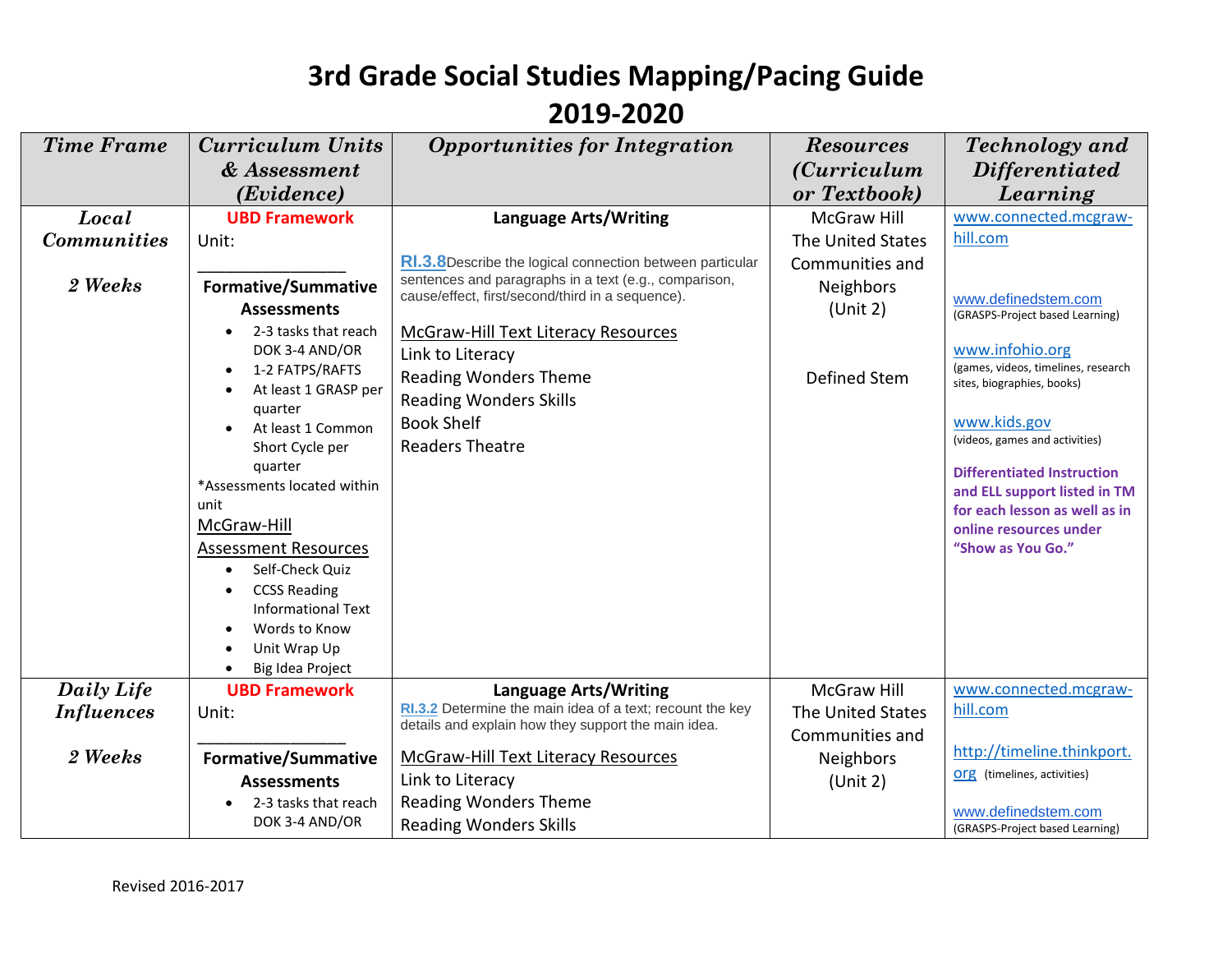|                        | 1-2 FATPS/RAFTS<br>$\bullet$<br>At least 1 GRASP per | <b>Book Shelf</b>                                       | <b>Defined Stem</b> | www.infohio.org                                                   |
|------------------------|------------------------------------------------------|---------------------------------------------------------|---------------------|-------------------------------------------------------------------|
|                        | quarter                                              | <b>Readers Theatre</b>                                  |                     | (games, videos, timelines, research                               |
|                        | At least 1 Common                                    |                                                         |                     | sites, biographies, books)                                        |
|                        | Short Cycle per                                      |                                                         |                     | www.kids.gov                                                      |
|                        | quarter                                              |                                                         |                     | (videos, games and activities)                                    |
|                        | *Assessments located within                          |                                                         |                     |                                                                   |
|                        | unit                                                 |                                                         |                     | <b>Differentiated Instruction</b>                                 |
|                        | McGraw-Hill                                          |                                                         |                     | and ELL support listed in TM                                      |
|                        | <b>Assessment Resources</b>                          |                                                         |                     | for each lesson as well as in<br>online resources under           |
|                        | Self-Check Quiz                                      |                                                         |                     | "Show as You Go."                                                 |
|                        | <b>CCSS Reading</b><br><b>Informational Text</b>     |                                                         |                     |                                                                   |
|                        | Words to Know                                        |                                                         |                     |                                                                   |
|                        | Unit Wrap Up                                         |                                                         |                     |                                                                   |
|                        | Big Idea Project                                     |                                                         |                     |                                                                   |
| Human                  | <b>UBD Framework</b>                                 | <b>Language Arts/Writing</b>                            | <b>McGraw Hill</b>  | www.connected.mcgra                                               |
| <b>Modification of</b> | Unit:                                                |                                                         | The United States   | w-hill.com                                                        |
| Environment            |                                                      | RI.2 Determine the main idea of a text; recount the key | Communities and     |                                                                   |
|                        | <b>Formative/Summative</b>                           | details and explain how they support the main idea.     | <b>Neighbors</b>    | http://teachinghistory.org                                        |
| 2 Weeks                | <b>Assessments</b>                                   | <b>McGraw-Hill Text Literacy Resources</b>              | (Unit 2)            | (lesson plans, primary resources,                                 |
|                        | 2-3 tasks that reach                                 | Link to Literacy                                        |                     | videos, activities)                                               |
|                        | DOK 3-4 AND/OR                                       | <b>Reading Wonders Theme</b>                            |                     | www.definedstem.com                                               |
|                        | 1-2 FATPS/RAFTS                                      | <b>Reading Wonders Skills</b>                           | <b>Defined Stem</b> | (GRASPS-Project based Learning)                                   |
|                        | At least 1 GRASP per                                 | <b>Book Shelf</b>                                       |                     |                                                                   |
|                        | quarter<br>At least 1 Common                         | <b>Readers Theatre</b>                                  |                     | www.infohio.org                                                   |
|                        | Short Cycle per                                      |                                                         |                     | (games, videos, timelines, research<br>sites, biographies, books) |
|                        | quarter                                              |                                                         |                     |                                                                   |
|                        | *Assessments located within                          |                                                         |                     | www.kids.gov                                                      |
|                        | unit                                                 |                                                         |                     | (videos, games and activities)                                    |
|                        | McGraw-Hill                                          |                                                         |                     |                                                                   |
|                        | <b>Assessment Resources</b>                          |                                                         |                     | <b>Differentiated Instruction</b>                                 |
|                        | Self-Check Quiz<br>$\bullet$                         |                                                         |                     | and ELL support listed in TM                                      |
|                        |                                                      |                                                         |                     | for each lesson as well as in                                     |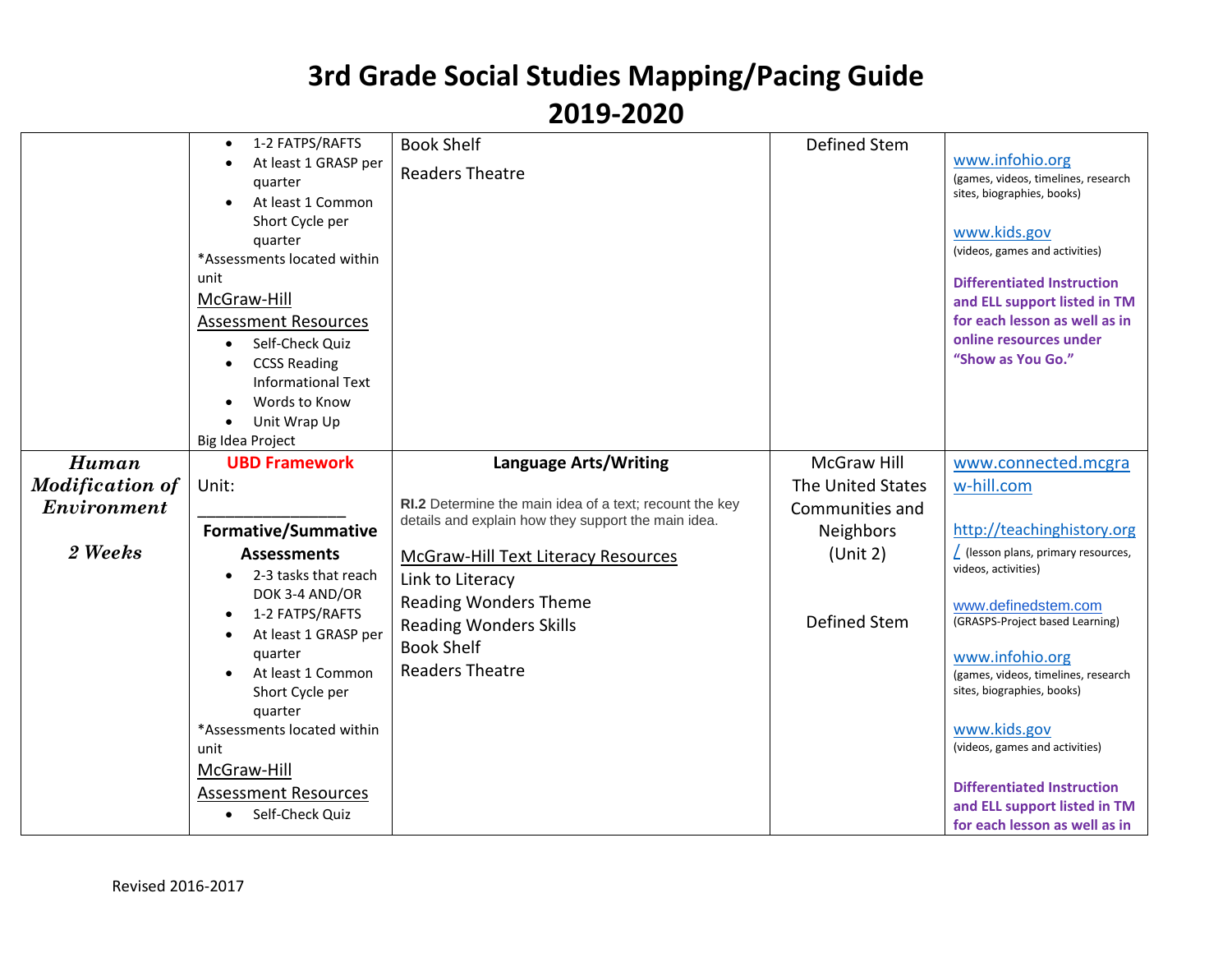|                       | <b>CCSS Reading</b><br><b>Informational Text</b><br>Words to Know<br>Unit Wrap Up<br>Big Idea Project                                                   |                                                                                                                |                                      | online resources under<br>"Show as You Go."                                                                                                       |
|-----------------------|---------------------------------------------------------------------------------------------------------------------------------------------------------|----------------------------------------------------------------------------------------------------------------|--------------------------------------|---------------------------------------------------------------------------------------------------------------------------------------------------|
| <b>Systems of</b>     | <b>UBD Framework</b>                                                                                                                                    | <b>Language Arts/Writing</b>                                                                                   | <b>McGraw Hill</b>                   | www.connected.mcgra                                                                                                                               |
| <b>Transportation</b> | Unit:                                                                                                                                                   | RI.2 Determine the main idea of a text; recount the key<br>details and explain how they support the main idea. | The United States<br>Communities and | w-hill.com                                                                                                                                        |
| 2 Weeks               | <b>Formative/Summative</b>                                                                                                                              | <b>McGraw-Hill Text Literacy Resources</b>                                                                     | Neighbors                            | http://teachinghistory.org                                                                                                                        |
|                       | <b>Assessments</b><br>2-3 tasks that reach<br>DOK 3-4 AND/OR                                                                                            | Link to Literacy<br><b>Reading Wonders Theme</b><br><b>Reading Wonders Skills</b>                              | (unit 2)                             | (lesson plans, primary resources,<br>videos, activities)<br>www.definedstem.com                                                                   |
|                       | 1-2 FATPS/RAFTS<br>At least 1 GRASP per<br>quarter<br>At least 1 Common<br>Short Cycle per                                                              | <b>Book Shelf</b><br><b>Readers Theatre</b>                                                                    | Defined Stem                         | (GRASPS-Project based Learning)<br>www.infohio.org<br>(games, videos, timelines, research<br>sites, biographies, books)                           |
|                       | quarter<br>*Assessments located within<br>unit<br>McGraw-Hill                                                                                           |                                                                                                                |                                      | www.kids.gov<br>(videos, games and activities)                                                                                                    |
|                       | <b>Assessment Resources</b><br>Self-Check Quiz<br><b>CCSS Reading</b><br><b>Informational Text</b><br>Words to Know<br>Unit Wrap Up<br>Big Idea Project |                                                                                                                |                                      | <b>Differentiated Instruction</b><br>and ELL support listed in TM<br>for each lesson as well as in<br>online resources under<br>"Show as You Go." |

| $\sqrt{2}$ Topics & | <b>History</b>                                                                                     |
|---------------------|----------------------------------------------------------------------------------------------------|
| <b>Standards</b>    | 1. Events in local history can be shown on timelines organized by years, decades and centuries.    |
|                     | 2. Primary sources, such as artifacts, maps and photographs, can be used to show change over time. |
| Quarter 4           | 3. Local communities change over time.                                                             |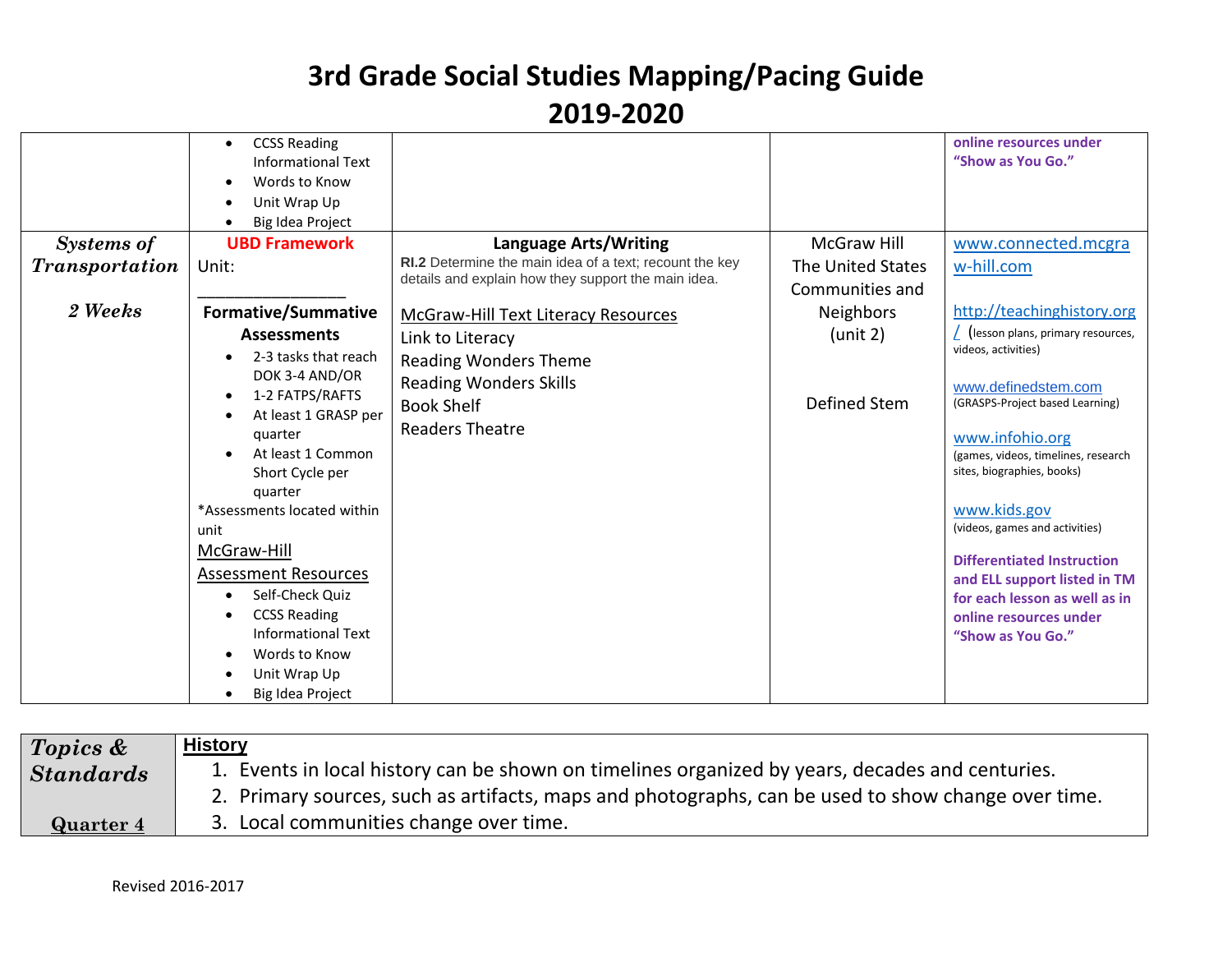| Economics<br>Financial<br>Literacy | Geography<br>4. Physical and political maps have distinctive characteristics and purposes. Places can be located on a<br>map by using the title, key, alphanumeric grid and cardinal directions.<br>5. Daily life is influenced by the agriculture, industry and natural resources in different communities.                                                                                                                                                                                                                                                                                |
|------------------------------------|---------------------------------------------------------------------------------------------------------------------------------------------------------------------------------------------------------------------------------------------------------------------------------------------------------------------------------------------------------------------------------------------------------------------------------------------------------------------------------------------------------------------------------------------------------------------------------------------|
|                                    | <b>Government</b><br>Individuals make the community a better place by solving problems in a way that promotes the<br>10.<br>common good.                                                                                                                                                                                                                                                                                                                                                                                                                                                    |
|                                    | <b>Economics</b>                                                                                                                                                                                                                                                                                                                                                                                                                                                                                                                                                                            |
|                                    | Line graphs are used to show changes in data over time.<br>14.<br>Both positive and negative incentives affect people's choices and behaviors.<br>15.<br>Individuals must make decisions because of the scarcity of resources. Making a decision involves an<br>16.<br>opportunity cost, the value of the next best alternative given up when an economic choice is made.<br>17. A consumer is a person whose wants are satisfied by using goods and services. A producer makes<br>goods and/or provides services.<br>18. A market is where buyers and sellers exchange goods and services. |

| <b>Time Frame</b> |                      | Curriculum Units   Opportunities for Integration | <b>Resources</b>     | <b>Technology</b> and         |
|-------------------|----------------------|--------------------------------------------------|----------------------|-------------------------------|
|                   | & Assessment         |                                                  | <i>(Curriculum</i> ) | <i>Differentiated</i>         |
|                   | ( <i>Evidence</i> )  |                                                  | or Textbook)         | Learning                      |
| <b>Economics</b>  | <b>UBD Framework</b> | <b>Language Arts/Writing</b>                     | McGraw Hill          | www.connected.mcgraw-hill.com |
|                   | Unit:                |                                                  |                      |                               |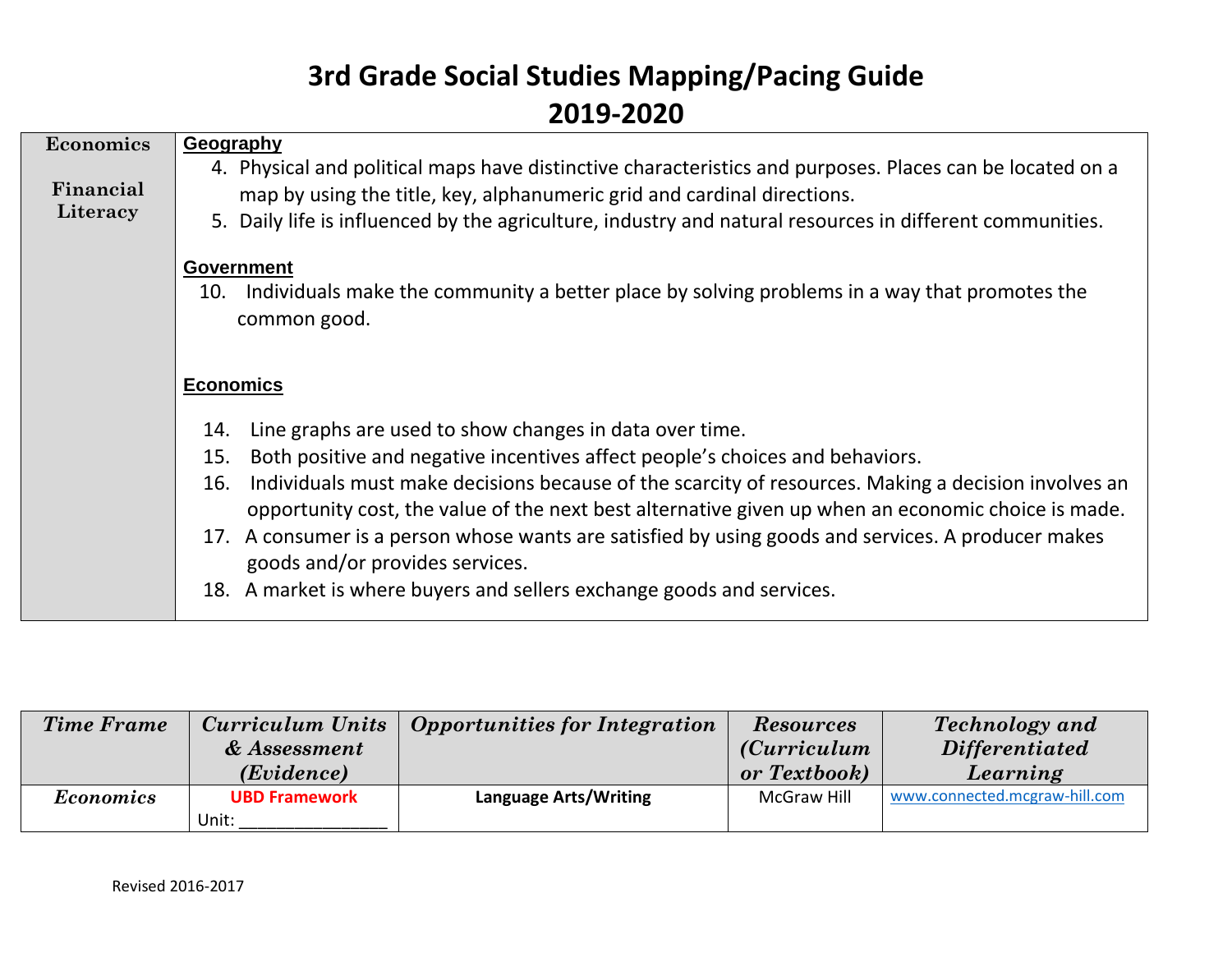| Line graphs                                                     | <b>Formative/Summative</b>                                                                                                                                                                                                                                                                                                                                                                                   | <b>Common Core State Standards</b>                                                                                                                                                                                                                                                                                                                                                                                                                                                               | The United                                                                               | www.definedstem.com                                                                                                                                                                                                                                                                                                                                                                                                                |
|-----------------------------------------------------------------|--------------------------------------------------------------------------------------------------------------------------------------------------------------------------------------------------------------------------------------------------------------------------------------------------------------------------------------------------------------------------------------------------------------|--------------------------------------------------------------------------------------------------------------------------------------------------------------------------------------------------------------------------------------------------------------------------------------------------------------------------------------------------------------------------------------------------------------------------------------------------------------------------------------------------|------------------------------------------------------------------------------------------|------------------------------------------------------------------------------------------------------------------------------------------------------------------------------------------------------------------------------------------------------------------------------------------------------------------------------------------------------------------------------------------------------------------------------------|
| Positive and<br><b>Negative</b><br><i>Incentives</i><br>2 Weeks | <b>Assessments</b><br>2-3 tasks that reach<br>$\bullet$<br>DOK 3-4 AND/OR<br>1-2 FATPS/RAFTS<br>$\bullet$<br>At least 1 GRASP per<br>$\bullet$<br>quarter<br>At least 1 Common<br>Short Cycle per<br>quarter<br>*Assessments located within<br>unit<br>McGraw-Hill Assessment<br>Resources<br>Self-Check Quiz<br>$\bullet$<br><b>CCSS Reading</b><br>$\bullet$<br><b>Informational Text</b><br>Words to Know | RI.3.4 Determine the meaning of general<br>academic and domain-specific words and phrases<br>in a text relevant to a grade 3 topic or subject<br>area.<br>RI.3.5 Use text features and search tools (e.g.,<br>key words, sidebars, hyperlinks) to locate<br>information relevant to a given topic efficiently.<br><b>McGraw-Hill Text Literacy Resources</b><br>Link to Literacy<br><b>Reading Wonders Theme</b><br><b>Reading Wonders Skills</b><br><b>Book Shelf</b><br><b>Readers Theatre</b> | <b>States</b><br>Communities and<br>Neighbors<br>(Unit 3 Lesson 1-<br>2)<br>Defined Stem | (GRASPS-Project based Learning)<br>www.infohio.org<br>(games, videos, timelines, research sites,<br>biographies, books)<br>www.kids.gov<br>(videos, games and activities)<br>http://www.loc.gov/teachers/using<br>primarysources/guides.html<br>(Primary resources all subjects)<br><b>Differentiated Instruction and ELL</b><br>support listed in TM for each lesson as<br>well as in online resources under<br>"Show as You Go." |
|                                                                 | Unit Wrap Up<br>Big Idea Project                                                                                                                                                                                                                                                                                                                                                                             |                                                                                                                                                                                                                                                                                                                                                                                                                                                                                                  |                                                                                          |                                                                                                                                                                                                                                                                                                                                                                                                                                    |
| <b>Economics</b>                                                | <b>UBD Framework</b>                                                                                                                                                                                                                                                                                                                                                                                         | <b>Language Arts/Writing</b>                                                                                                                                                                                                                                                                                                                                                                                                                                                                     | <b>McGraw Hill</b>                                                                       | www.connected.mcgraw-                                                                                                                                                                                                                                                                                                                                                                                                              |
| Scarcity of                                                     | Unit:<br><b>Formative/Summative</b>                                                                                                                                                                                                                                                                                                                                                                          | RI.3.4 Determine the meaning of general<br>academic and domain-specific words and phrases                                                                                                                                                                                                                                                                                                                                                                                                        | The United<br><b>States</b>                                                              | hill.com                                                                                                                                                                                                                                                                                                                                                                                                                           |
| <b>Resources</b>                                                | <b>Assessments</b>                                                                                                                                                                                                                                                                                                                                                                                           | in a text relevant to a grade 3 topic or subject<br>area.                                                                                                                                                                                                                                                                                                                                                                                                                                        | Communities and                                                                          | http://bizkids.com/clip/supply-                                                                                                                                                                                                                                                                                                                                                                                                    |
| 2 Weeks                                                         | 2-3 tasks that reach<br>$\bullet$<br>DOK 3-4 AND/OR<br>1-2 FATPS/RAFTS<br>At least 1 GRASP per                                                                                                                                                                                                                                                                                                               | RI.3.5 Use text features and search tools (e.g.,<br>key words, sidebars, hyperlinks) to locate<br>information relevant to a given topic efficiently.                                                                                                                                                                                                                                                                                                                                             | Neighbors<br>(Unit 3 Lesson 3)                                                           | and-demand<br>(lesson plans, games, videos, economics<br>activities)                                                                                                                                                                                                                                                                                                                                                               |
|                                                                 | quarter<br>At least 1 Common<br>Short Cycle per<br>quarter<br>*Assessments located within<br>unit                                                                                                                                                                                                                                                                                                            | McGraw-Hill Text Literacy Resources<br>Link to Literacy<br><b>Reading Wonders Theme</b><br><b>Reading Wonders Skills</b><br><b>Book Shelf</b>                                                                                                                                                                                                                                                                                                                                                    | Defined Stem                                                                             | www.definedstem.com<br>(GRASPS-Project based Learning)<br>www.infohio.org<br>(games, videos, timelines, research sites,<br>biographies, books)                                                                                                                                                                                                                                                                                     |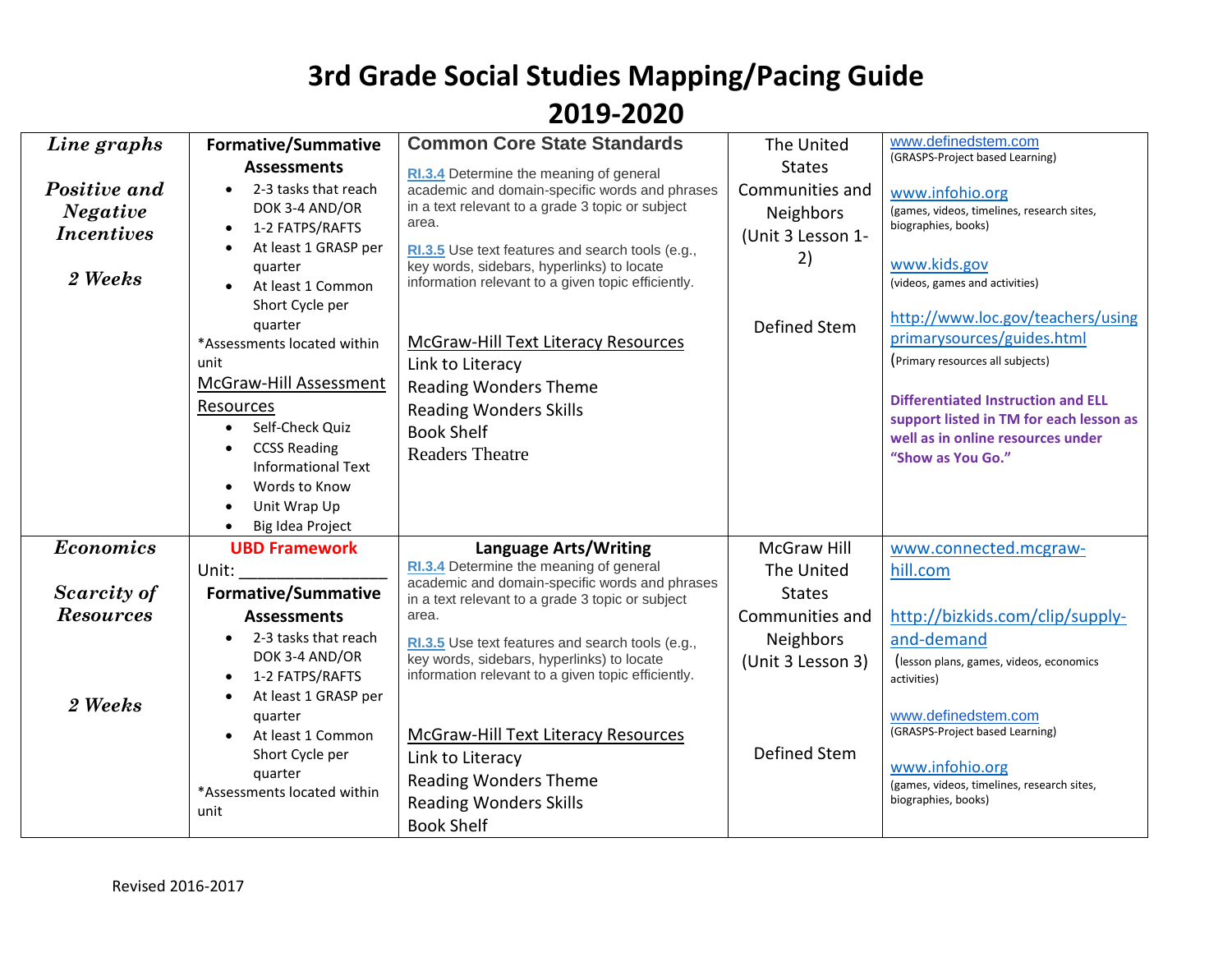| Economic                                     | McGraw-Hill Assessment<br><b>Resources</b><br>Self-Check Ouiz<br>$\bullet$<br><b>CCSS Reading</b><br>$\bullet$<br><b>Informational Text</b><br>Words to Know<br>Unit Wrap Up<br>Big Idea Project<br>$\bullet$<br><b>UBD Framework</b>                                                                                                                                                                                                                                                       | <b>Readers Theatre</b><br><b>Language Arts/Writing</b>                                                                                                                                                                                                                                                                                                                                                                                                                                                                                                            | <b>McGraw Hill</b>                                                                                                           | www.kids.gov<br>(videos, games and activities)<br><b>Differentiated Instruction and ELL</b><br>support listed in TM for each lesson as<br>well as in online resources under<br>"Show as You Go."<br>www.connected.mcgraw-hill.com                                                                                                                                                                                                                                                                                                               |
|----------------------------------------------|---------------------------------------------------------------------------------------------------------------------------------------------------------------------------------------------------------------------------------------------------------------------------------------------------------------------------------------------------------------------------------------------------------------------------------------------------------------------------------------------|-------------------------------------------------------------------------------------------------------------------------------------------------------------------------------------------------------------------------------------------------------------------------------------------------------------------------------------------------------------------------------------------------------------------------------------------------------------------------------------------------------------------------------------------------------------------|------------------------------------------------------------------------------------------------------------------------------|-------------------------------------------------------------------------------------------------------------------------------------------------------------------------------------------------------------------------------------------------------------------------------------------------------------------------------------------------------------------------------------------------------------------------------------------------------------------------------------------------------------------------------------------------|
| <b>Decisions</b>                             | Unit:                                                                                                                                                                                                                                                                                                                                                                                                                                                                                       | RI.3.3 Describe the relationship between a series                                                                                                                                                                                                                                                                                                                                                                                                                                                                                                                 | The United                                                                                                                   |                                                                                                                                                                                                                                                                                                                                                                                                                                                                                                                                                 |
| Consumers and<br><b>Producers</b><br>2 Weeks | <b>Formative/Summative</b><br><b>Assessments</b><br>2-3 tasks that reach<br>$\bullet$<br>DOK 3-4 AND/OR<br>1-2 FATPS/RAFTS<br>$\bullet$<br>At least 1 GRASP per<br>$\bullet$<br>quarter<br>At least 1 Common<br>Short Cycle per<br>quarter<br>*Assessments located within<br>unit<br>McGraw-Hill Assessment<br>Resources<br>Self-Check Quiz<br>$\bullet$<br><b>CCSS Reading</b><br>$\bullet$<br><b>Informational Text</b><br>Words to Know<br>Unit Wrap Up<br>Big Idea Project<br>$\bullet$ | of historical events, scientific ideas or concepts, or<br>steps in technical procedures in a text, using<br>language that pertains to time, sequence, and<br>cause/effect.<br>RI.3.7 Use information gained from illustrations<br>(e.g., maps, photographs) and the words in a text<br>to demonstrate understanding of the text (e.g.,<br>where, when, why, and how key events occur).<br>McGraw-Hill Text Literacy Resources<br>Link to Literacy<br><b>Reading Wonders Theme</b><br><b>Reading Wonders Skills</b><br><b>Book Shelf</b><br><b>Readers Theatre</b> | <b>States</b><br>Communities and<br>Neighbors<br>(Unit 3 Lesson 3-<br>4)<br>Defined Stem<br>"Oklahoma Farm<br>Bureau Leader" | www.definedstem.com<br>(GRASPS-Project based Learning)<br>www.infohio.org<br>(games, videos, timelines, research sites,<br>biographies, books)<br>www.kids.gov<br>(videos, games and activities)<br>http://www.loc.gov/teachers/using<br>primarysources/guides.html<br>(Primary resources all subjects)<br>http://bizkids.com/clip/supply-<br>and-demand<br>(lesson plans, games, videos, economics<br>activities)<br><b>Differentiated Instruction and ELL</b><br>support listed in TM for each lesson as<br>well as in online resources under |
|                                              |                                                                                                                                                                                                                                                                                                                                                                                                                                                                                             |                                                                                                                                                                                                                                                                                                                                                                                                                                                                                                                                                                   |                                                                                                                              | "Show as You Go."<br>www.connected.mcgraw-hill.com                                                                                                                                                                                                                                                                                                                                                                                                                                                                                              |
| <b>Economics</b>                             | <b>UBD Framework</b><br>Unit:                                                                                                                                                                                                                                                                                                                                                                                                                                                               | <b>Language Arts/Writing</b><br>RI.3.8 Describe the logical connection between<br>particular sentences and paragraphs in a text                                                                                                                                                                                                                                                                                                                                                                                                                                   | <b>McGraw Hill</b>                                                                                                           | www.definedstem.com                                                                                                                                                                                                                                                                                                                                                                                                                                                                                                                             |